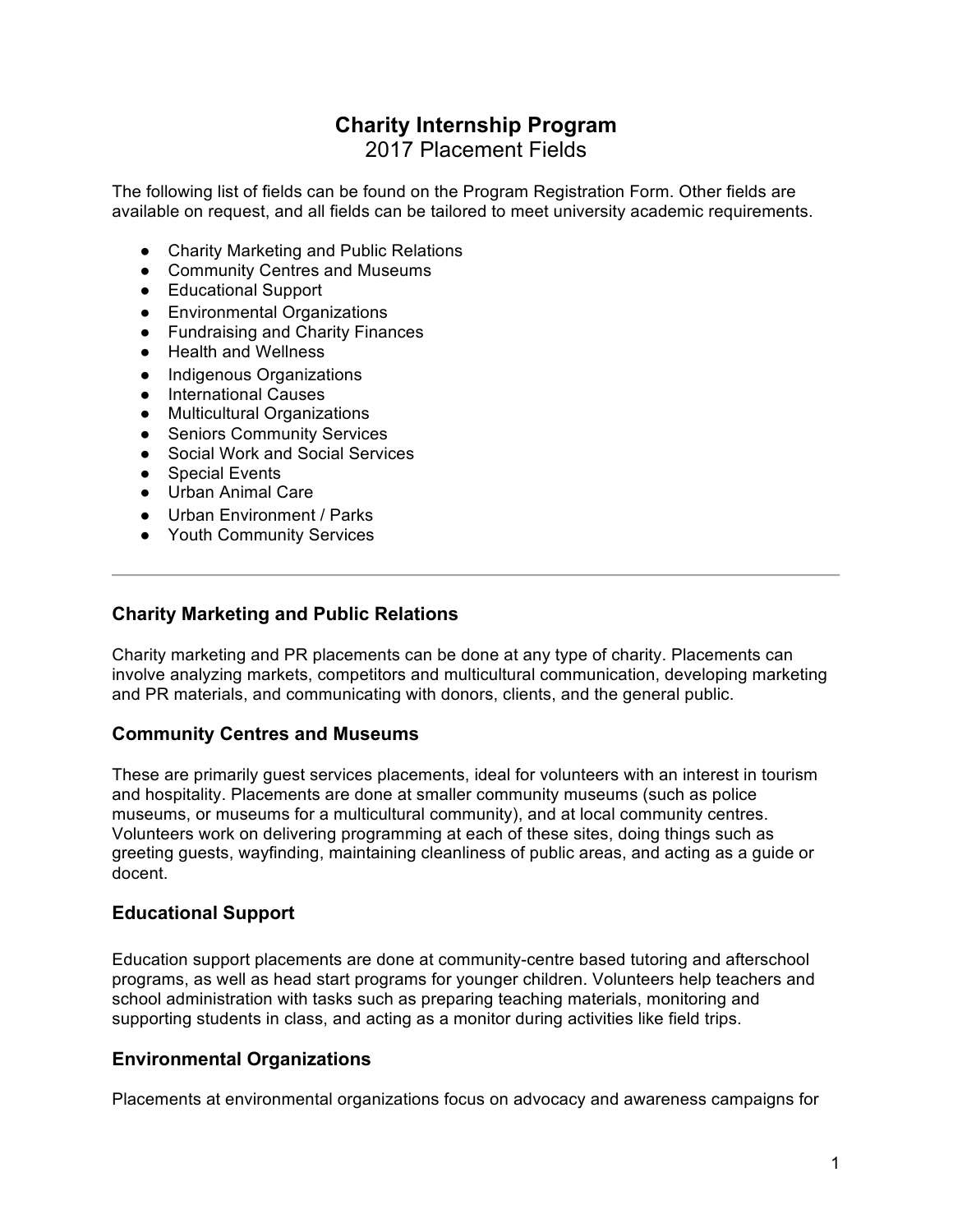local and national environmental issues. This can be combined with hands-on work carrying out the mission of an environmental organization, or carrying out fundraising tasks for the environmental organization.

### **Fundraising and Charity Finances**

These placements can be at any type of charity and centre around fundraising activities. Duties include database maintenance, supporter contact, appreciation events. Work also includes office duties centred on analyzing donations, and sorting, recording, and reporting financial data.

### **Health and Wellness**

Health and wellness placements are done primarily at senior's centres, or free clinics, though in some cases for volunteers with academic requirements, they can be done at long term residential care facilities. In each case volunteers will be assisting health care delivery staff in their work, especially in processing samples, doing outreach, and recording information.

### **Indigenous Organizations**

Indigenous organizations serve First Nations, Metis, and Inuit community interests. They cover a broad range of social and political objectives. Volunteers help in the day to day community service of the organization, which can include adult education and poverty relief. Indigenous organizations tend to have a strong indigenous faith component, so volunteers not comfortable around faith and religion may prefer a different field.

#### **International Causes**

These placements are done at charities whose focus is on causes such as international poverty relief, international peace, global health, and global biodiversity. Placements here can include translation, social media advocacy, administrative support, and hands on community relations activities.

## **Multicultural Organizations**

Multicultural organizations are those that represent a single minority community in Canada. Typically these organizations operate community centres, and museums. Organizations representing the Japanese, Jewish, and Croatian communities have all hosted in the past. Volunteers have assisted in giving tours, organizing language lessons, promoting exhibitions and more.

## **Seniors Community Services**

Seniors' centre placements are concentrated on developing and delivering programming of interest to senior citizens. Programming is diverse and can include external and internal activities such as attending films, arranging performances, arranging games and crafting activities and more.

### **Social Work and Social Services**